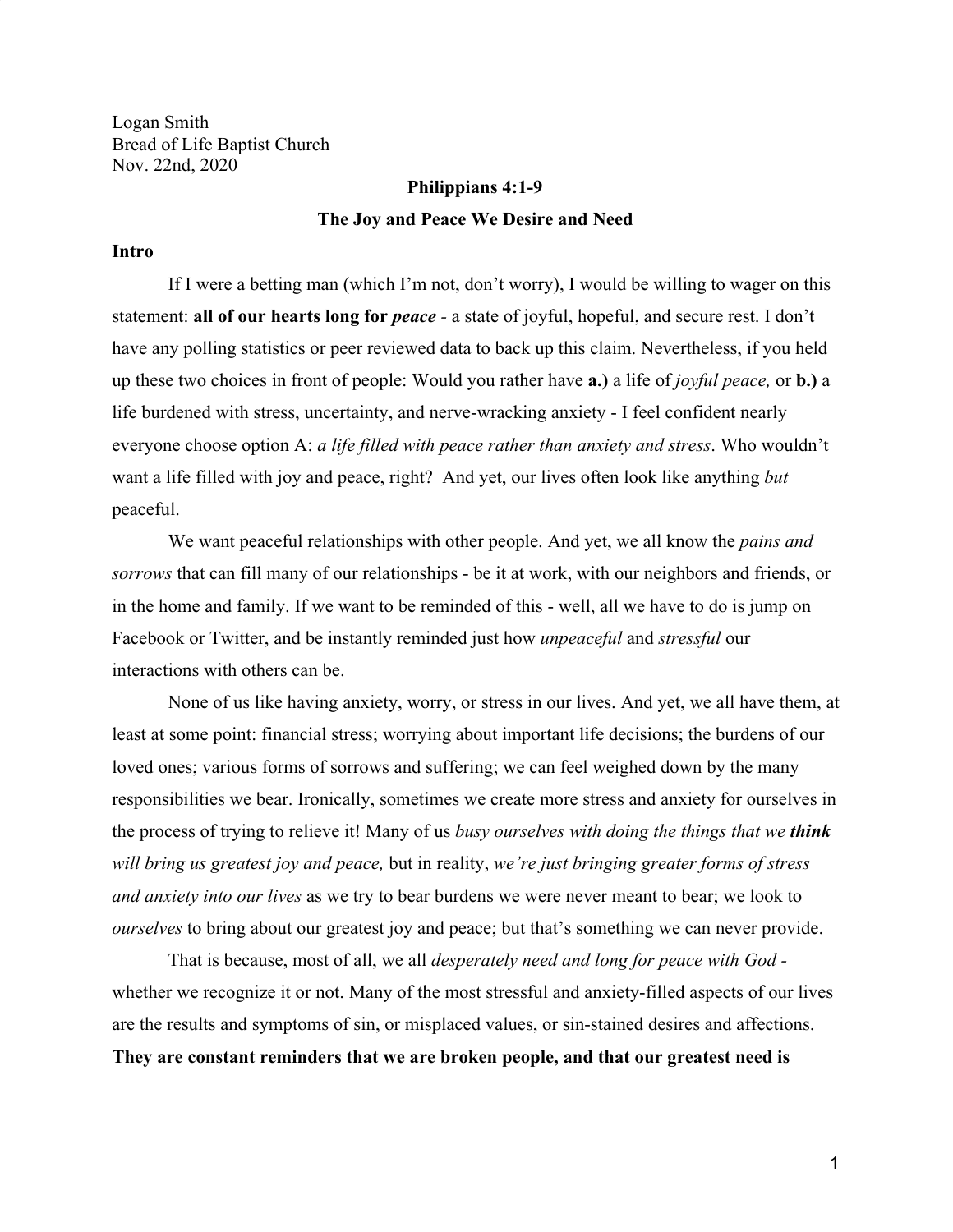**redemption, reconciliation, and restoration in Christ Jesus.** Reminders that we desperately need the *joy and peace of God that can only be found in Christ.*

That's the reminder we have here in Philippians 4:1-9. This passage shows us that true joy and peace are ours in Christ, as we rest in Him by faith. And the peace we have with God flows out into the rest of our lives and even into our relationships with other people. In verse 1, Paul begins with a solid , **"Therefore,"** meaning that what he is about to say flows out of what he has already told us. He says, "**Therefore… stand firm thus in the Lord**." When he says "**stand firm,"** he brings us back to the exhortation given in *1;27 -* to live out gospel-shaped lives by *standing firm* in the gospel, not only as individuals, but also as a local church. In other words, Paul is saying, "Because of everything I have just told you throughout this letter about living lives transformed by the gospel, **therefore,** here are some *very specific, practical ways this applies to your lives!"* In verses 2-9, Paul makes very specific, even very *pointed* applications.

But before Paul makes these applications, let us note the way he starts; note all of the **affectionate language that Paul prefaces this passage with:** *"Therefore, my brothers, whom I love and long for, my joy and crown, stand firm thus in the Lord, my beloved.*" These are not the angry rants or overly-cynical comments of some distant, self-righteous elite. No, Paul is making clear that he is addressing these issues and making pointed applications *because of how much he loves them! His desire is to see them continue to stand firm in the gospel; to flourish as a healthy church; to see each individual grow in Christ and for the church as a whole to display the gospel in their selfless unity!* And therefore, this is God's desire for us through this text this morning, as well!

So first, we see here *the problem to be addressed - disunity that has broken out in the local church of Philippi.* And then, Paul shows us that our *peace with each other* flows out of *each individual Christian and church member rooting their joy in the Lord and, through faith, experiencing the true peace of God in their lives.*

#### **I. The Need for Peace - We are Called to Live in Unity with One Another (vv.1-3)**

In verses 2-3, we're given a glimpse into what was going on in the Philippian church: we see here that there were two women in the church, named Euodia and Synteche, who were in open disagreement with each other, to the point that it became a threat to church unity. We don't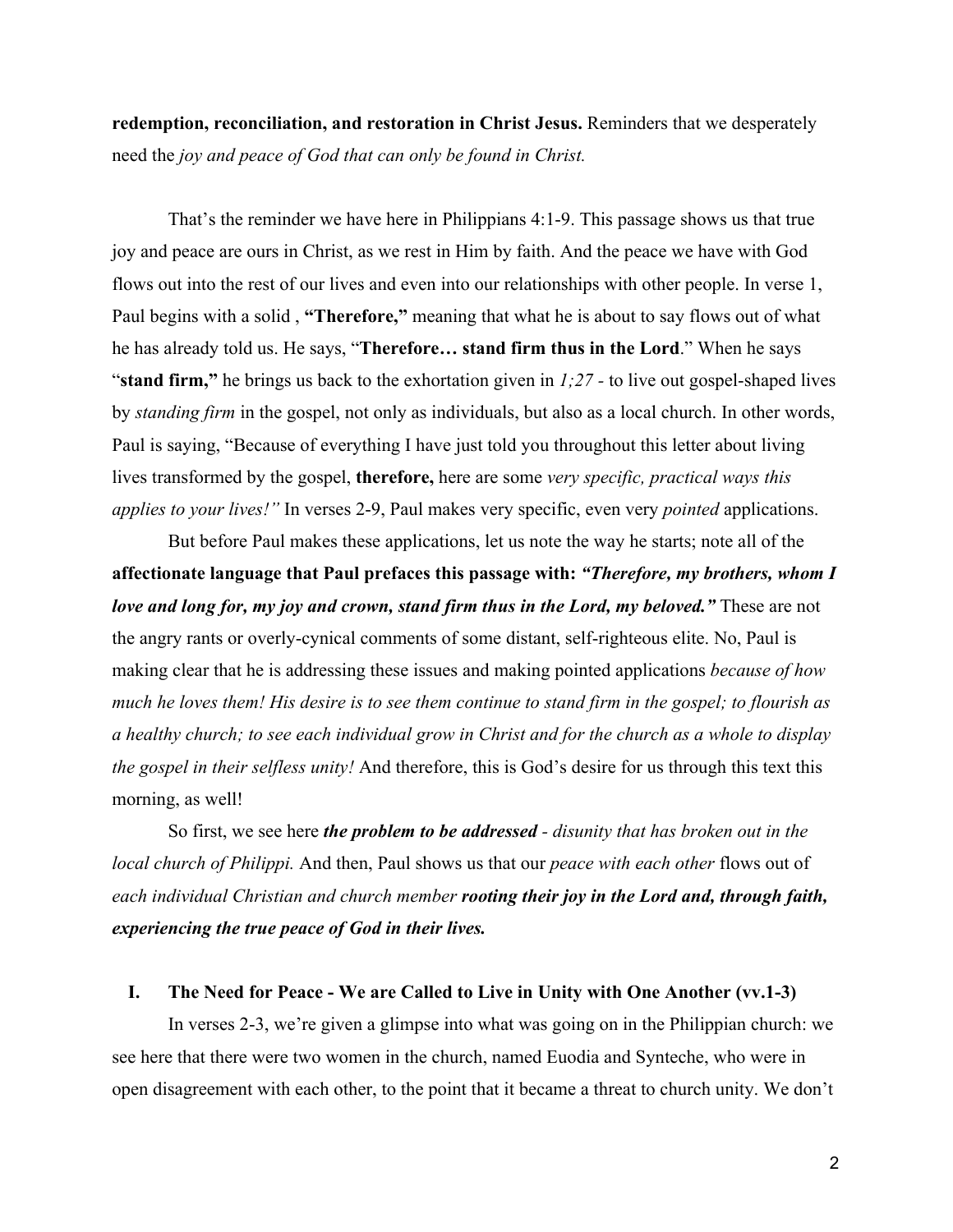know much about this situation or what the argument was about. But what we *do know* is that they were prominent church members, that their disagreement and quarreling was visible and public, and that Paul is *very confident* that these two women are true believers. He reminds everyone how these women served alongside him in advancing the gospel, and then makes a bold, confident assertion: their *"names are in the book of life."* This is strong, biblical language meaning that their salvation and eternal life in Christ is sure and certain. Paul is saying he has the utmost confidence that they are truly believers!

And yet, what he's implying here, is that they're not acting like it in their relationship with each other. So Paul appeals to other believers around them to step in and help them to *"agree in the Lord.*" We're not exactly sure who the "true companion" of verse 3 is, or whether or not "Clement" is someone there in Philippi. It's possible Paul is appealing to the leadership of the church or a specific person; it's also possible that Paul is appealing to the church as a whole, or to each individual church member to step in and help these women agree and have unity in the Lord. Either way, Paul *is* bringing other believers into it, asking them to step in and intervene. He's making this exhortation in a letter that would be read publicly to the whole church, where Euodia and Synteche themselves would be in the audience! He's asking other believers and church members there, whether the whole church or specific pastors or leaders, to step in and address this.

Now, why, we might ask, would Paul address this publicly and get the rest of the church involved? What's the big deal? I think the answer is because *our unity with one another, or lack thereof, directly displays, or hurts, a gospel witness;* furthermore; *our church unity or disunity directly builds up or tears down our fellow believers and the congregation as a whole.* As we saw last week; each Christian is in a race, to cling to Christ in faith and grow in Him, persevering to the end, when we enter into the fullness of salvation and eternal life! But we also saw that *this race is not a solitary race; we run together, and we need each other, as fellow believers and church members, to help each other cross the finish line!* We **stand firm** *together!* But only if we stand *unified! Threats to church unity* are always taken very seriously in the Bible. **Disunity** threatens our **perseverance** as a church, weakening us and making us vulnerable to sin, the blows of persecution, and outright falling apart until the church dies off. **Disunity** also threatens our **gospel witness**, strangling our efforts to see the gospel advance.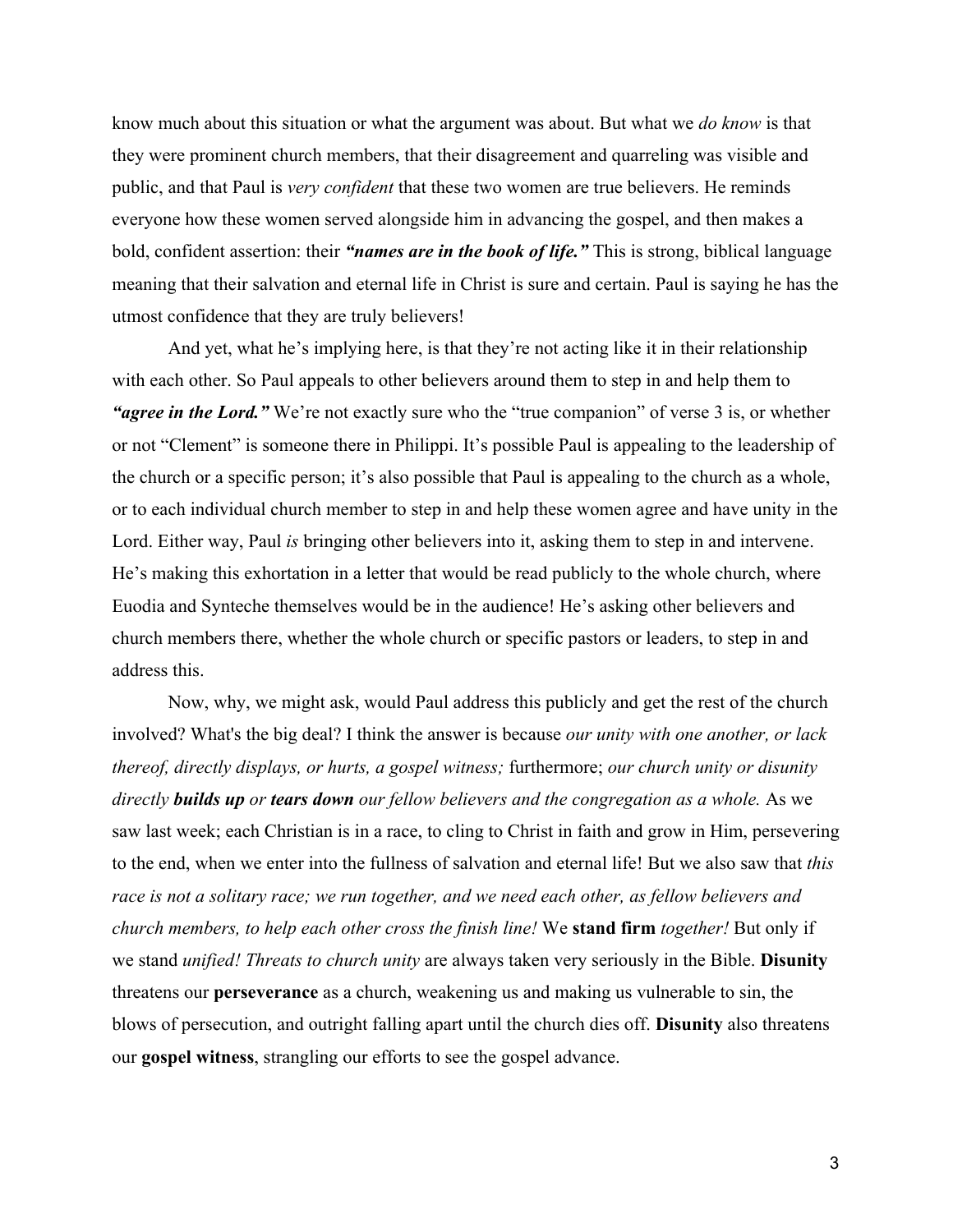Just like in the early church, we, too, are **tempted to let our disagreements turn into bitterness, or outright fights and scandalous feuds**; this happens in churches even today. We've all seen tiny disagreements blow up out of proportion; we've all seen members fight and walk away from the church; we've all seen churches split down the middle, sometimes over unbiblical reasons. Even among healthy believers this can still come up as a problem! Personalities clash; misunderstandings happen; pride rears its ugly head. So we, too, must be on guard for this! We too must strive for selfless, humble unity with one another, not grumbling and arguing, but dying to ourselves and following after the example of Christ! Whether we're right or wrong, it doesn't matter; the gospel compels us to seek to be *at peace* with each other; if this will be displayed anywhere, *then it should be in the local church, of all places!*

So how do we deal with this when it comes up? What should be our goal as we seek **unity** even as we **legitimately disagree with each other**? The goal Paul gives here is to *"agree in the Lord."*

What does that mean? That we have to agree on everything? No, I don't think that's what it means.. If there were a clear right and wrong answer for Euodia and Synteche's argument, then it seems reasonable that Paul would have addressed it; for example, he does this in other letters when *wrong, heretical teaching* or *clear sins* are involved. Instead, here he seems to be saying they are to set aside their disagreements and have loving, peaceful unity with each other **by focusing on their commonality and agreement in the gospel of Jesus Christ!**

We can tend to think that **unity** means *everyone must agree all the time!* But if we think that way, *we're destined for disaster.* There are **things** *we must agree on:* these are the *essentials of our faith!* It is this common ground we focus on, and strive for unity with one another **because of our common faith in Christ and belief in God's Holy Word!** But there are also things that *we can disagree on as Christians, even as fellow church members!*

This has been helpfully referred to as "Theological Triage." YOu can think of medical triage, where patients are prioritized according to the seriousness of their wounds. The most important things are **the essentials of our faith; the things we all must agree on to be believers - such as the gospel of Christ, the Trinity, the inerrancy of Scripture, and so on.** The second level contains the things that are *not essential for salvation* but are still *very important and must be agreed upon to do church together -* **baptism** for instance. But the third level contains things that we, as Christians, are free to disagree on, assuming we are still basing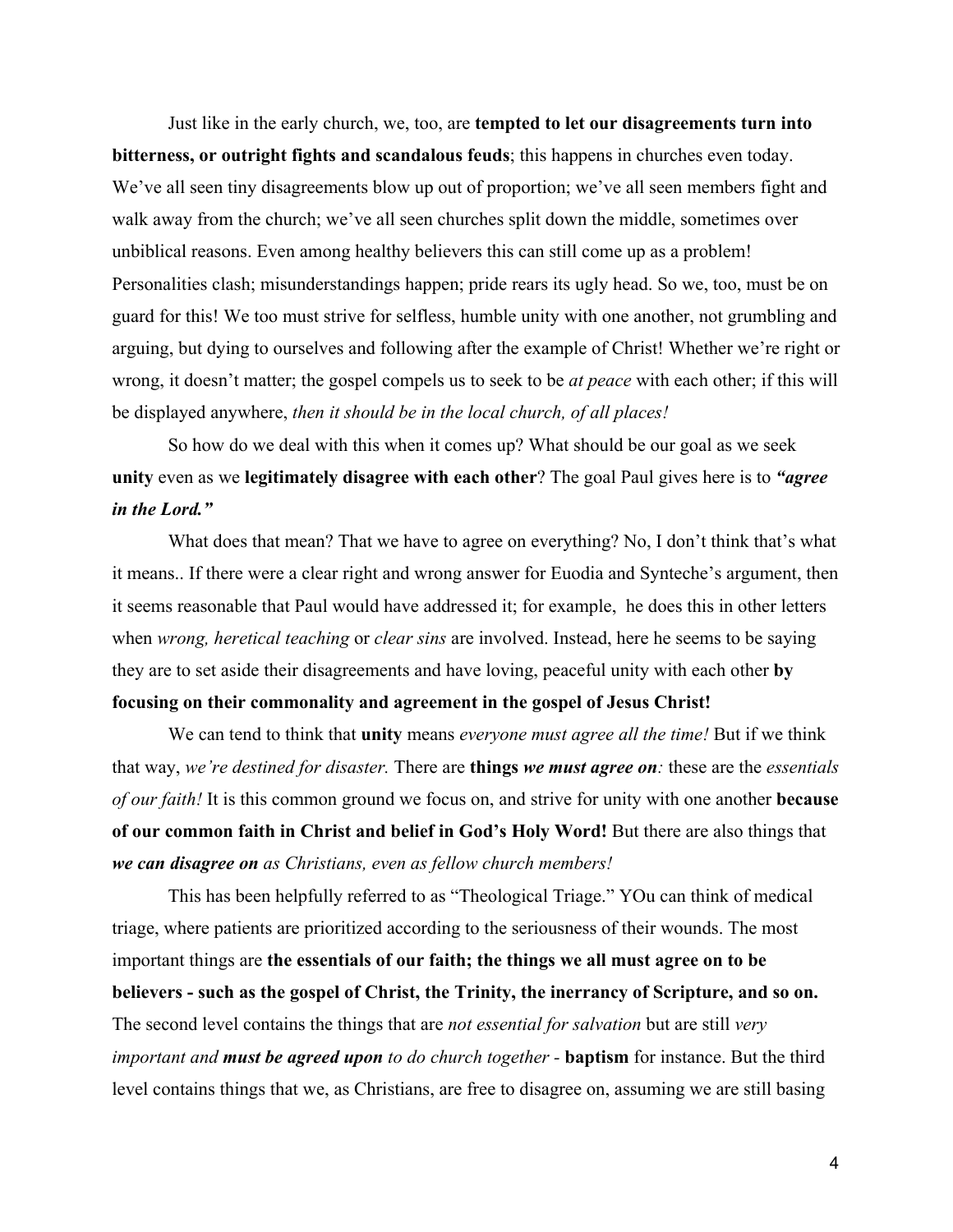our views and actions upon the Word of God. THis includes having different interpretations of less clear portions of scripture. It also includes ares of Christian liberty, or wisdom issues. We might disagree on the best ways to approach politics, the best way to use our resources as a church, or the wisdom of making certain decisions as a family. Yes, we can have conversations about such things with each other and hope to encourage and grow each other in the Lord. **But we must always do so with humility and selfless love; and we must be willing to disagree and display the gospel** *through disagreeing in a very humble, loving, unifying way!* We do this by *emphasizing Christian liberty* and by **emphasizing all that we** *do* **agree on in Christ!**

But even this can be hard at times, can't it? That's why Paul moves next to the *peace each individual must have with God before we can have peace with each other...*

### **II. The Peace We Need - We Need the Peace and Joy that Only comes from God (vv. 4-7)**

Our peaceful unity with one another must flow out of the **peace of God** each individual Christian, *each one of us,* knows and experiences in Christ - *the peace we are to have, deep in our souls, as we rest in Christ by faith.* First, we must have *peace* between ourselves and God; when we do, the *peace and joy of God* fill us, guarding our hearts and minds from anxiety, enabling us to deal with one another selfless love and humility, *"letting our reasonableness,"* or *gentless, "be known to everyone."* When we are **at peace with God in Chris**t, we grow to experience this j**oyful peace** in *our hearts and minds*, and as we do so, this peace flows out into our lives and relationships with others.

That's what we see in verses 4-7: the answer to the implied questions: *"What is the solution to Eudoia and Syntyche getting along and having peaceful unity once more? What is the solution to stressful spats and squabbles and quarreling with each other? Better yet, what is the solution to being free of all of these stresses, anxieties, and burdensome worries that we carry, weighing us down until we're so strained that we're at each other's throats? What is the solution to our cynical grumbling, complaining, and arguing?*

The only true, lasting solution is to *look to the Lord in faith,* rooting our joy not in anything else but Christ, and experiencing *true peace* in Christ by *faith* as we rest in His presence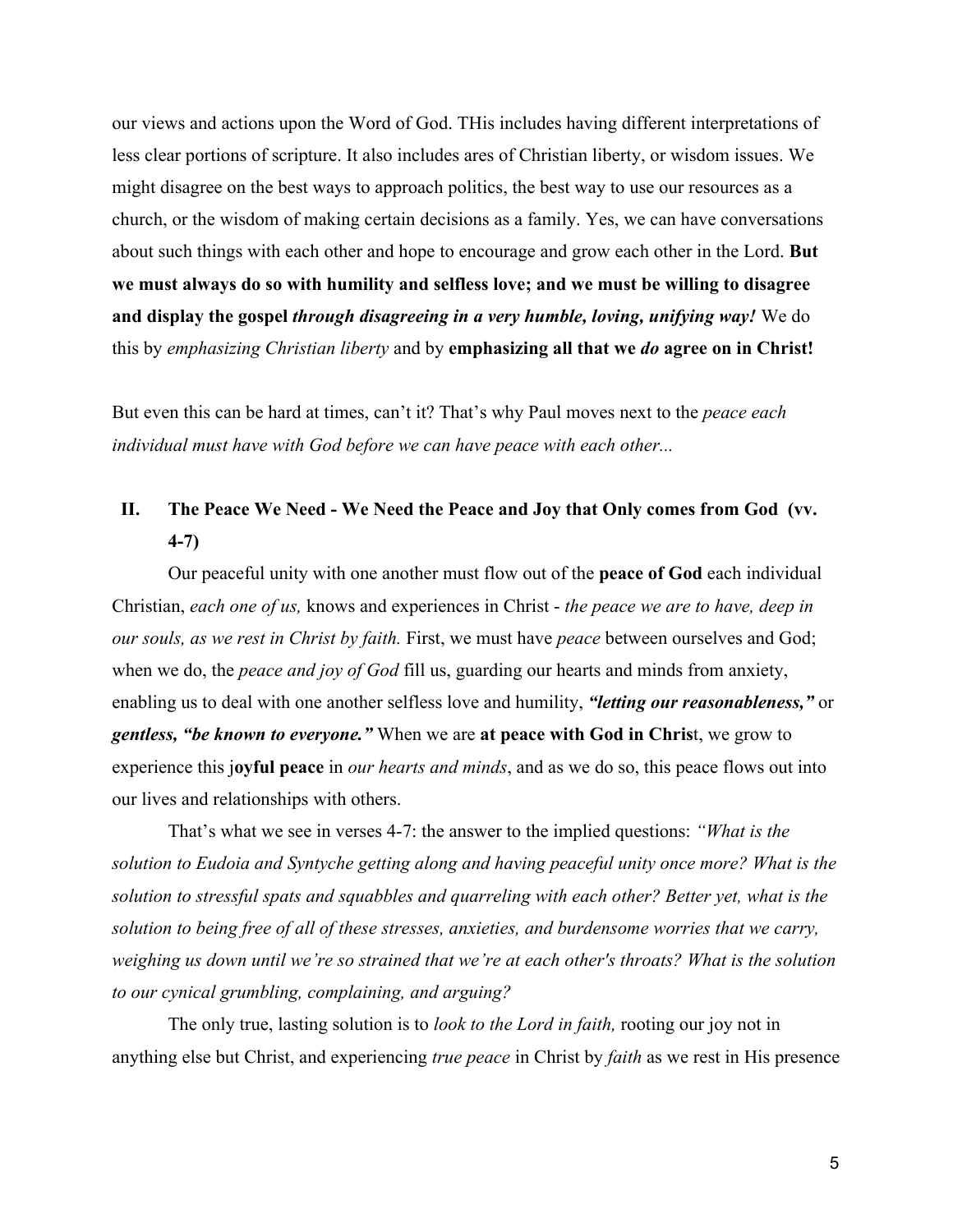and promises. The **joyful peace of God** is the *antidote* to the poison of *anxiety, bitterness, and division in our hearts.*

Therefore, we're commanded to *rejoice in the Lord!* It's even repeated a second time! Now this might seem like an odd command: do we really need to be *commanded* to rejoice? Furthermore, do we have a choice in the matter? When Paul uses the word *joy* this doesn't refer to the fleeting, temporary emotions we feel when we are happy and cheerful, and everything is going our way. There is nothing wrong with those emotions; those are great things! But they are not sustainable. No, this joy is *the lasting, sustainable joy that we have in Christ!* Paul brings up joy *over and over again* in this letter (Phil. 1:3, 18, 15; 2:2, 17-18, 28-29; 3:1; 4:1, 10); everytime, it refers to the lasting, abounding joy that flows out of our faith in the gospel of Jesus Christ, the sure hope we and experience in Him, and the work that He is doing in and through us and our fellow Christians. The command is for us to *firmly root* our joy - that which we long for, hope in, and find contentment and satisfaction in - we are to root our joy *most firmly in Jesus Christ and the glorious promises of the gospel!* When we cling to Christ in faith, beholding His promises and trusting in them, remembering the glorious blessings of salvation we receive purely by grace through faith - when we set our hearts on this, *then we have every reason to rejoice! We have great joy in Christ, no matter what our circumstances in life are!* In suffering, in persecution, in sorrow, even amidst sin and strife - there is still always *joy* for those of us who trust in Christ.

Yet when stressful concerns and anxieties come into our life, they *threaten and attack our Christian joy -* and we must recognize this as an attack on our *faith.* That is why we are commanded next *"not to be anxious about anything."* Anxiety is the *antithesis of faith - it is the opposite, the enemy, of faith!* When worries come and we stress out about them, becoming overwhelmed with anxiety, this often reveals that we're *not* trusting the Lord with these things we're trying to bear the burdens ourselves, trusting in *ourselves -* yet we quickly realize that *we're not up for the task! We can't bear these burdens, and neither can the other people in our lives!* This is why we're so anxious! THis is why we grumble and complain, why we argue and fight!

So then, what do we do? How do we turn away from anxiety, turn to the Lord in faith, and experience His joyful peace instead? *We bring our worries, anxieties and burdens to the Lord.* When we bring our requests to God in prayer, *this is putting our faith into practice; this is*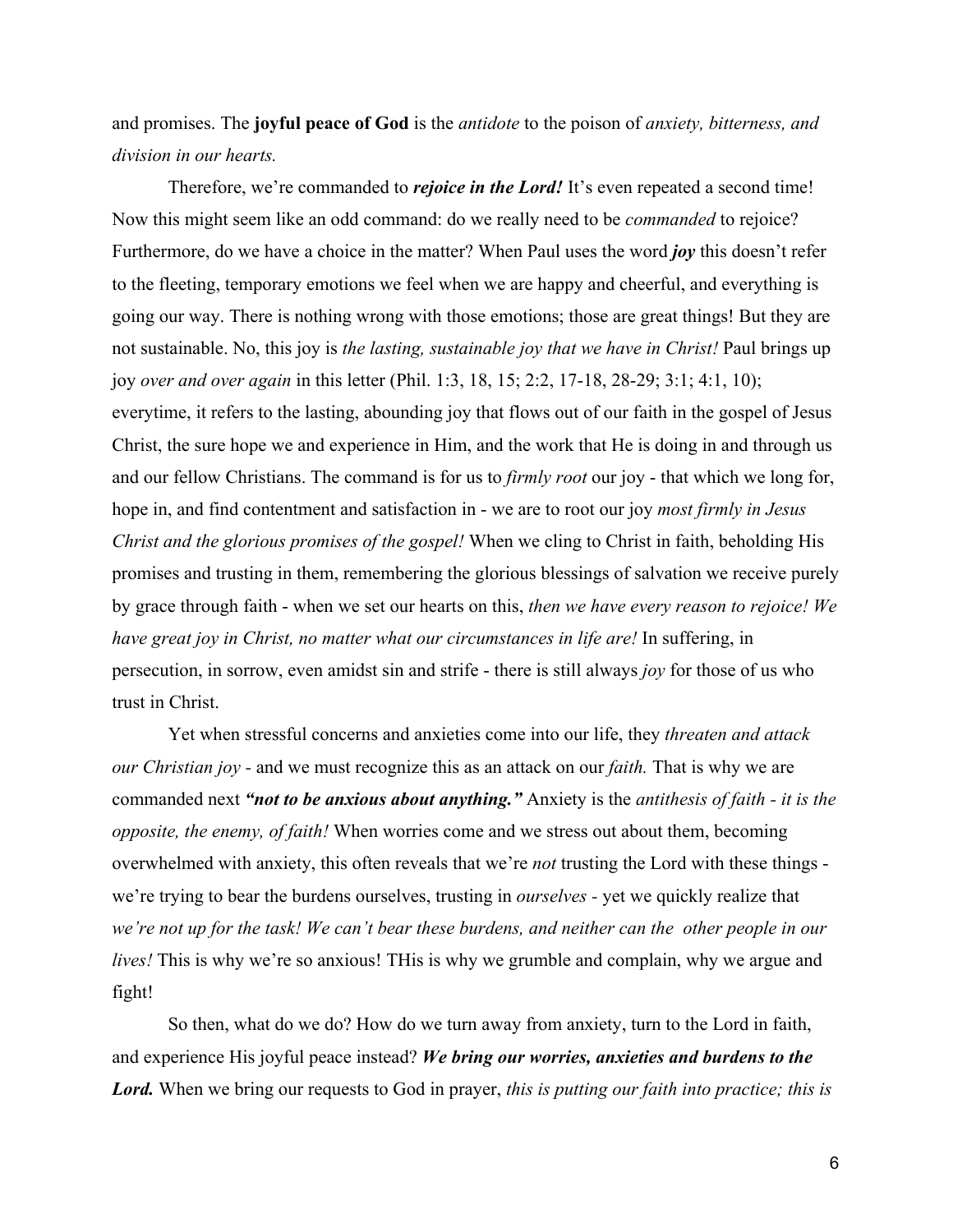### *the humbling act of saying,* **"Lord, I can't bear these burdens, but I know you can; I don't want to trust in myself anymore, I want to trust in you and rest in your promises!"**

So very practically, here are some steps we can take when we feel overwhelmed by our burdens and are feeling anxious:

- 1. First, recognize that your deepest need and desire is *actually* to experience the **joy and peace of God,** that only He can provide, for only He can bear your burdens.
- 2. Secondly, *go to the Lord in prayer, having faith that "the Lord is at Hand"*  God is with you; He loves you and is calling you to come bring your burdens to Him.
- 3. THird, **root your joy in Christ** *rejoice in the Lord* **by remembering His promises, believing in them, and giving thanks to God for every good thing, every blessing and grace, in your life! Give thanks to Him for all the things He is doing in and through you! Remember the glorious good news of the gospel -** we are sinners, we deserve death and the wrath of God, and yet *he sent Christ to live, die, and be raised in our place! We trust in Himbelieving that we are completely forgiven, declared righteous, are being made holy, and will surely be raised to eternal life in Christ!* No matter what else is going on in our lives, we should *always be grateful for the gospel and rejoice in it!* No matter our other needs, our *deepest need* has already been met in Christ Jesus! This gives us **perspective** on the other worries and burdens in our life, doesn't it? THis is the fundamental posture of faith; we deal with our burdens and anxieties by first resting in the gospel, rejoicing in Christ and giving thanks to the Lord in worship and praise.

But, there are still legitimate concerns to be dealt with in our life. **Joyful, grateful** faith gives us perspective; it doesn't downplay or minimize the concerns of our lives, but it does put us in the right *mindset* to bring to them to the Lord and deal with them.

4. Fourth, then, is to **bear your soul to God!** Whatever troubles your spirit; whatever burdens your heart; whatever keeps you up at night, whatever tempts you to be anxious - *bring it to the Lord in prayer! Cast your anxiety at His feet!*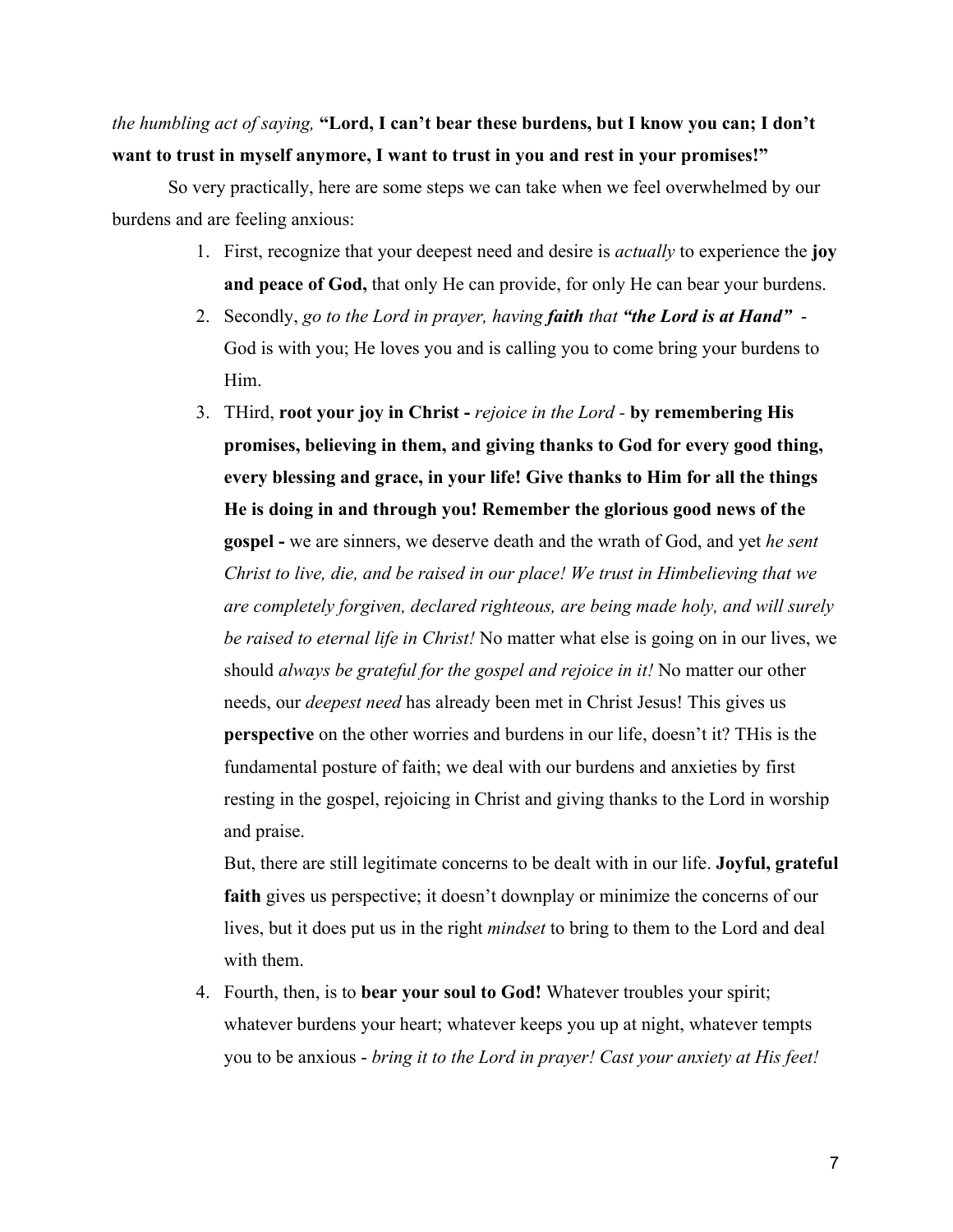5. And then, finally - *rest in Him by faith!* Truly **believe His promises to lovingly care and provide for you! Cast off your burdens and let the Lord take care of them! Let Him bear our burdens! He has promised to provide for us, to work out all things in our lives for our good and His glory! He promises to hear and answer our prayers in the way that is truly best for us!** So trust in Him

And when we do, *the peace of God, that surpaasses all understanding, guards our hearts and minds in Christ Jesus!* That's what we're told here in verses 4-7: to **rest in the Lord by faith, and experience the true Joy and Peace of God that you so desperately desire and need!**

**[Transition:]** But, this can be difficult to grasp with our hearts at times; so, *we all need to cultivate lives that shape our hearts and minds to rest in the joy and peace more and more.* This leads us to point number 3:

## **III. The Life of Peace - Let us** *think about* **and** *live out* **the Truth, Godness, Beauty, and Righteousness of God in All Things (vv. 8-9)**

In verses 8-9, Paul exhorts us to cultivate a *lifestyle* of **meditating on and living out** anything that *reflects* and *points us back to* the **Truth, Goodness, Love, Beauty, and Righteousness of God.** As we dwell on these good things, and as they capture our hearts, minds, and imaginations, this helps to shape our thoughts, desires, emotions, and actions to *increasingly trust the Lord, walk in His ways, and experience the joyful peace of God in our lives.*

We are to set our eyes, our minds, and our hearts *firmly on the things of the Lord, not of this world.* That is what we are to think about, to dwell on, and to imitate. And Paul says repeatedly "*whatever"* or *"anything"* that is true, honorable, just, pure, lovely, commendable, etc. That is, **wherever it comes from, wherever we find it, whether in the natural world, the things that Christians or non-Christians produce, or even in the lives of our fellow church members:** does it reflect the standards of God? Then embrace it! All Truth is God's Truth. All that is truly Good, Righteous, Loving, and Beautiful comes from and points us to Him.

But in order to do this well requires **discernment.** We first must know what God's Truth, Love, Goodness, Beauty and Righteousness are! And we learn this *from the BIble.* So first, we must constantly seek to *renew our minds in the Scriptures.* This is where we receive the proper **lenses, or glasses,** through which we properly see Truth, Love, Goodness, and Beauty. So we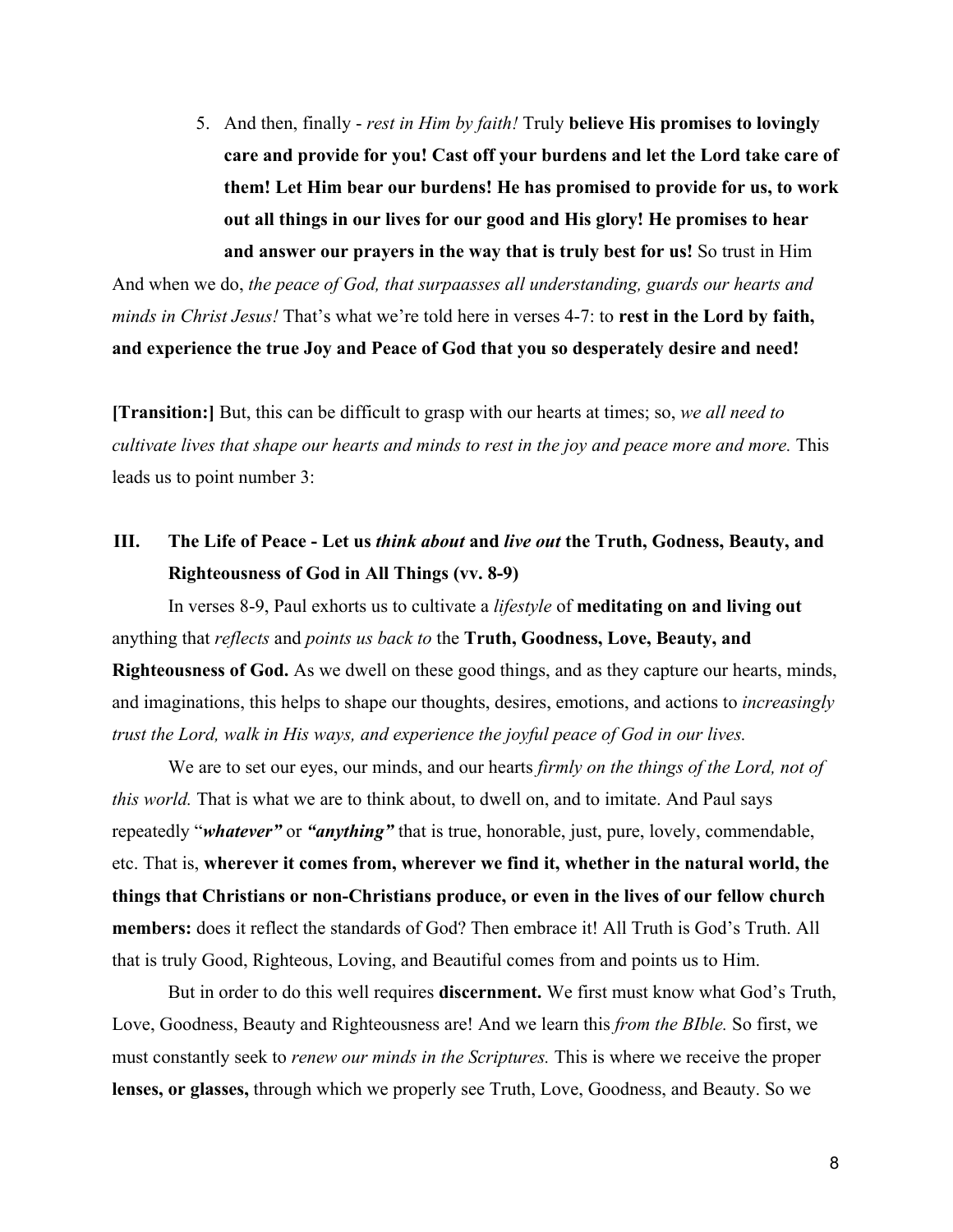start by rooting ourselves in the Word of God. And then we ask, "Is there anything that helps me understand God's Word better and live it out?" If so, then embrace it whole-heartedly! Coming to church, fellowshipping with fellow believers, reading books on the BIble, theology, and devotional practices - we should build such things into our lives as they help set our heart and minds on Christ and His Word!

And as we mature in these things, with the proper *glasses* through which we can rightly see the World, we can find God's Truth, Goodness, and Beauty in all sorts of places!

**[Application]:** Here is what all of this means for us practically: There are a million voices always seeking to influence us; a million things fighting for our hearts, minds, and imaginations. Movies, books, social media, music, poetry, art, culture, politics, our friends and family, advertisements - these and more are seeking to influence us, to grab hold of and reshape our hearts and minds. We need to be aware of this and to *rightly discern all of these things through the lenses of Scripture.* We ask: *"***How does this match up with God's Truth?***"* In asmuch as it does, use it! Where it doesn't, reject it! *"***Is what I'm hearing, watching, or reading honorable, just, pure, and commendable? Does it help form my thoughts, emotions, and desires to think and want the right things?"** If so, use it! If not, reject it! *"***Does this present a true form of godly beauty, leading me to worship and praise God? Or does it pervert and twist true beauty?"** *These are the kinds of discerning questions we must be asking about the things we let influence us.* We might come to different decisions on what we watch, listen to, or read; there is room for variation when it comes to such wisdom and discernment. But **all of us must make an effort to cultivate a life that** *helps us* **set our hearts and minds on Christ, rather than** *hindering us from trusting in and obeying Him.* **And when we cultivate such lives, walking with the Lord by faith, He is with us, and we experience God's peace.**

So then, my beloved Brothers and Sisters in Christ, let us **stand firm in the Lord**, as individuals, by **firmly rooting our joy in Christ, trusting in Him and experiencing His peace -** the **Peace of God that surpasses all understanding, that takes away the burdens of our stress and anxiety, and that comforts our souls, that guards our minds in the sure knowledge of His promises, and guards our hearts in the comfort of His presence.** Let us **build our lives** around the pursuit of fixing our hearts and minds on Him! Let us **think about and meditate on** anything that helps us trust in Him more and experience the **joy and peace of**